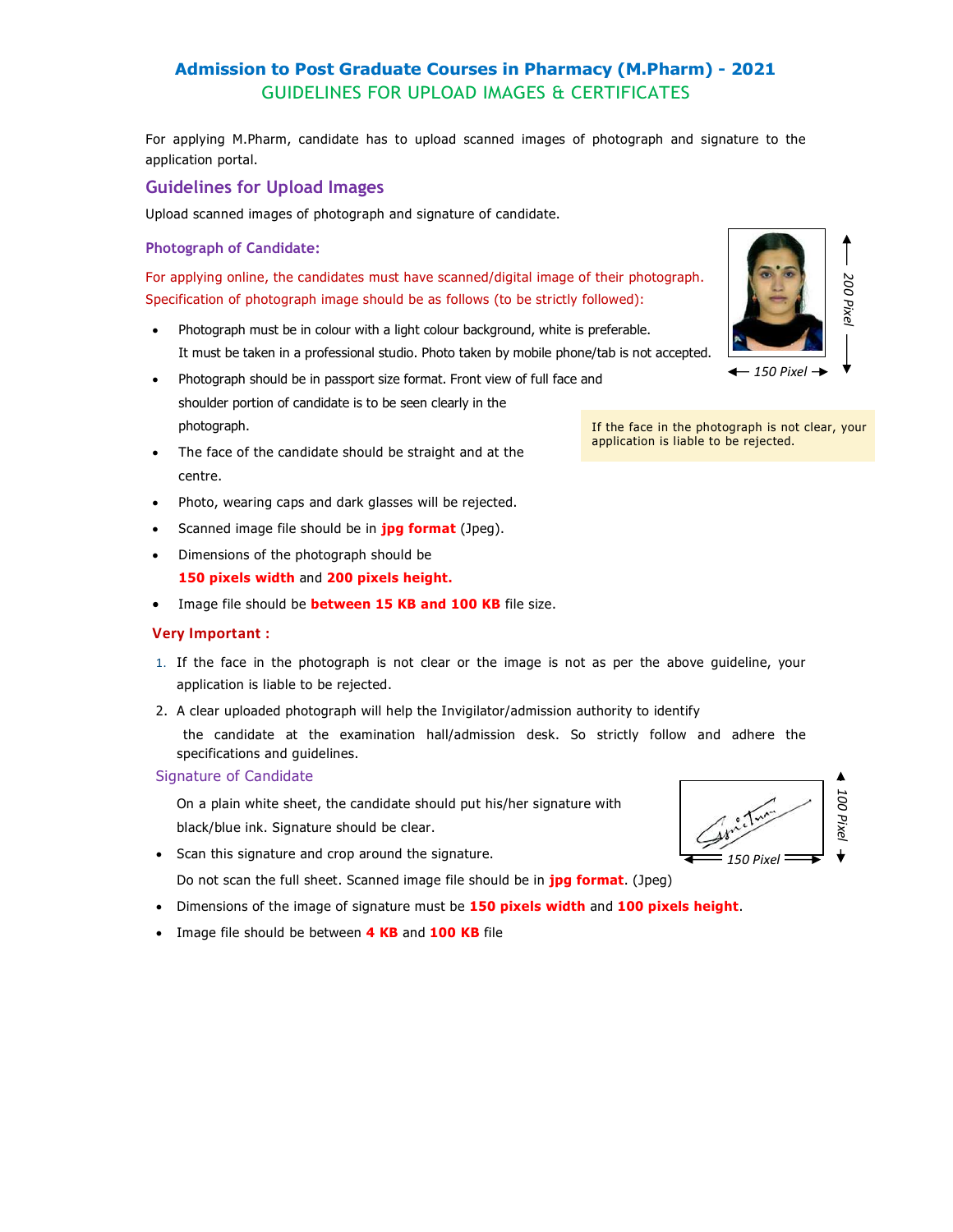|                                                                                                         | Guidelines for Uploading Photograph and Signature                                                                                                                                                                                                             |  |  |  |
|---------------------------------------------------------------------------------------------------------|---------------------------------------------------------------------------------------------------------------------------------------------------------------------------------------------------------------------------------------------------------------|--|--|--|
| Photograph                                                                                              |                                                                                                                                                                                                                                                               |  |  |  |
|                                                                                                         | <b>Photograph Specifications:</b><br>Choose file<br>· Photograph image file should be in jpg format (Jpeg).<br>. Dimensions of the photograph should be 150 pixels width and 200 pixels height.<br>. Image file should be between 15 kb and 100 kb file size. |  |  |  |
| Intereby declare that the Photograph shown is my own and face on the Photograph is clear to identify me |                                                                                                                                                                                                                                                               |  |  |  |
|                                                                                                         |                                                                                                                                                                                                                                                               |  |  |  |
| Signature<br>striction                                                                                  | Signature Specifications:<br>Choose file<br>* Scaned image file should be in jpg format (Jpeg).<br>. Dimensions of the signature image should be 150 pixels width and 100 pixels height.<br>. Image file should be between 4 kb and 100 kb file size.         |  |  |  |
| 2 I hereby declare that the Signature shown is mine and it is legible                                   |                                                                                                                                                                                                                                                               |  |  |  |
|                                                                                                         | Note:- After Finishing Upload Images, further changes in Photograph & Signature is not permitted: Finish Upload Image<br>Go to Settings to activate Windows.                                                                                                  |  |  |  |

Subsequent to select the two images, candidate needs to verify whether the photograph shown in the screen is candidate's own, clear and sufficient to identify the candidate. If so, check the declaration stated against the row of photograph. Similarly, verify the genuiness and clarity of signature, then Accept the Declarations indicated against each. Press '*Finish Upload Images'* button to upload all images to the application portal.

The images once uploaded cannot be changed after completing this step.

# Guidelines for Upload Certificates

Upload all necessary certificates as a proof of various claims made in the application form.

- Make sure the uploaded certificates are original and preferably in colour.
- The file format of certificates should be in PDF format.
- The file size must be between 10 kb and 500 kb.
- They should be authenticating, legible, clear and readable.
- Same certificate can be uploaded for different claims (eg: Birth certificate, having date of birth and place of birth, can be uploaded for the 'Proof for Date of Birth' and 'Proof for Keralite')
- Remember, originals of the certificates uploaded should be preserved to produce before the admission authority as and when required.

Proof for Nativity is mandatory for completing this session. Subsequent to upload this certificate, candidates can take Printout of Acknowledgement page for future reference. Other certificates have to be uploaded only if the candidates desire to get the respective claim. Candidate can upload these certificates even after taking the Printout of Acknowledgement Page. Refer notification for the last date to upload these certificates.